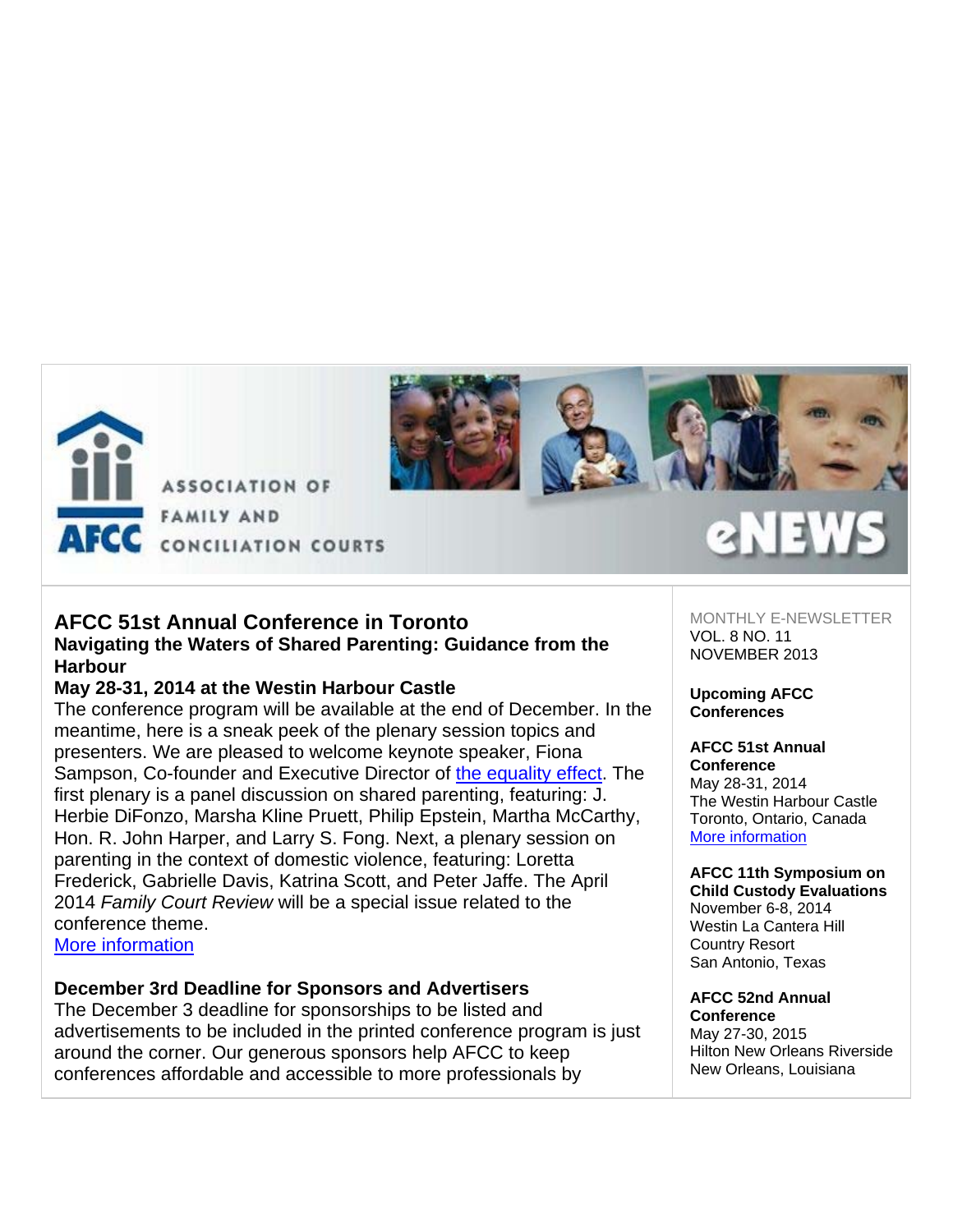offsetting increasing conference expenses. Advertising in the conference program is an effective way to have your message received by a large audience of family law professionals who receive an AFCC conference brochure by mail, with additional exposure in the digital version of the brochure. More information or contact Erin Sommerfeld.

# **Passports Needed for US Residents Traveling to Canada**

Make sure you carry proper identification for yourself and children traveling with you. Canada Border Services Agency's website provides complete information on what is necessary to enter Canada. US citizens and permanent residents will need proof of citizenship, such as a passport. Routine passport applications are being processed in approximately 4-6 weeks. US residents visit travel.state.gov for more information.

# **Give a Gift to the AFCC Scholarship Fund**

The AFCC Scholarship Program was created just over ten years ago and, through generous gifts from AFCC members, has helped more than 300 professionals, who would have otherwise lacked adequate funds, to attend AFCC conferences. This year, your gift will ensure that the Scholarship Program can continue to make AFCC conferences accessible to more professionals. If you have already given to this appeal, thank you for your support. You have helped to make conference attendance a reality for a deserving colleague. If you have not yet given, please consider giving today. Every gift—\$100, \$50, \$25, any amount that feels right to you—brings us closer to our goal. Donate online today

# **Child Protection Mediation—Relatively Speaking**

## *By Susan M. Storcel, JD, Chicago, Illinois*

Most of us have them. Perhaps it's a cousin with whom you never connect, or an obnoxious uncle who embarrasses the family at every public function. It might be an aunt who rebuffs you because, in her eyes you just don't measure up to others in the family. Maybe it's a rival sibling or a parent with whom you had a falling-out that remains unresolved. We all handle these situations in different ways. I choose to keep my distance and be ostensibly polite on those rare occasions when we meet. You may have a different tactic. Our individual approaches seem to work for us because our lives are sufficiently separate from those of our estranged relatives. Now, imagine instead that your life was closely intertwined with that family member. Imagine that a relative from whom you are alienated has been granted possession and physical custody of something most dear to your heart. Now what do you do? Read more

## **AFCC Regional Training Conference**

November 5-7, 2015 Hyatt Regency Columbus Columbus, Ohio

## **AFCC 53rd Annual**

**Conference** June 1-4, 2016 Sheraton Seattle Hotel Seattle, Washington

#### **AFCC 54th Annual Conference**

May 31-June 3, 2017 Sheraton Boston Hotel Boston, Massachusetts

### **AFCC Chapter Annual Conferences**

#### **Wisconsin Chapter Annual Conference**

*Social Media, Electronic Evidence and the Resolution of Family Conflict in the Digital Age* December 6, 2013 Delafield Brewhaus Delafield, Wisconsin More information

### **Arizona Chapter Annual Conference**

*Exploring Innovative Paths for Families in Conflict* January 31-February 2, 2014 Hilton Sedona Resort and Spa Sedona, Arizona More information

#### **California Chapter Annual Conference**

*Back to the Future: Serving California's Changing Families* February 7-9, 2014 InterContinental Mark **Hopkins** San Francisco, California More information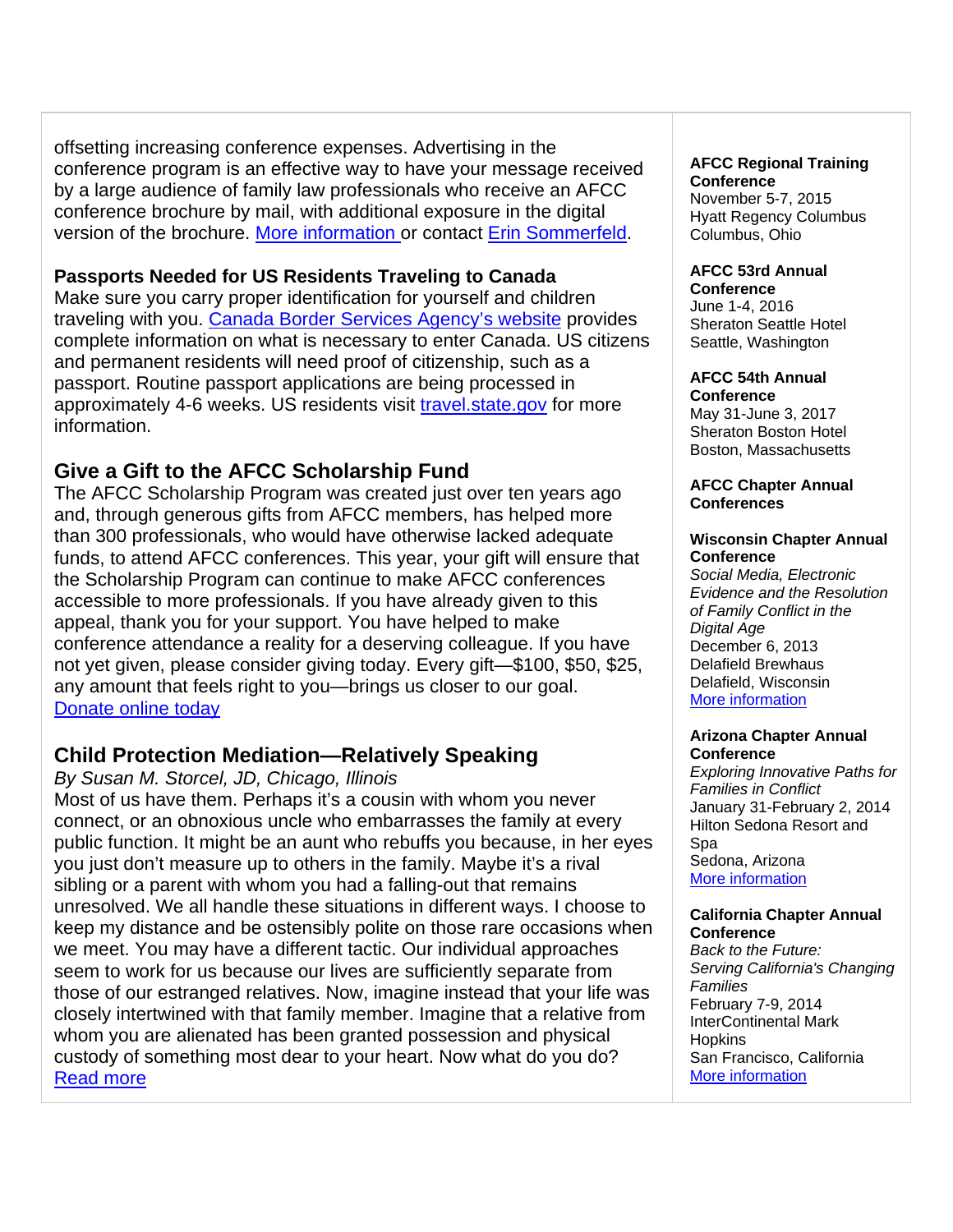# **Still Time to Register Custody Evaluation and PC Trainings**

AFCC, in collaboration with University of Baltimore School of Law's Sayra and Neil Meyerhoff Center for Families, Children and the Courts, will hold two training programs in December at the University of Baltimore School of Law. David Martindale, PhD, ABPP, will present *The Model Standards and Beyond: Custody Evaluations and Risk Management*, December 2-3. Debra Carter, PhD, will present *Transforming Family Dynamics: Fundamentals of Parenting Coordination*, December 4-5. Each training program is eligible for up to 12 hours continuing education. AFCC members receive a discounted registration rate.

Register now

# **AFCC Regional Training Conference Wrap-Up**

The AFCC Regional Training Conference in Kansas City, Missouri, was a great success. Thank you to the Missouri Chapter, the Conference Program Committee: Andrea Clark, Hon. Denise McColley, Matthew Sullivan, and Larry Swall. We will look forward to the next Regional Training Conference in 2015.

## **Conference Audio and Materials Available**

Access to audio recordings of the conference plenary sessions is a benefit of AFCC membership. AFCC members can log in here to listen to free conference audio of the Opening Session and Keynote Address, *Two Homes: A Time to Ask the Tough Questions*, presented by Isolina Ricci, PhD. Audio recordings of all conference sessions are available for purchase either as a discounted package or individually through Digital Conference Providers, Inc. AFCC has a limited number of USB drives containing conference session handouts available for purchase, \$20 for members and \$40 for non-members with no fee for standard shipping. Call the AFCC office at (608) 664-3750 or email Carly Kreger.

## **Online Certificate of Attendance**

Conference attendees can now get Certificates of Attendance online. Log in on the AFCC website, verify the sessions you attended, and print your certificate from your home or office. More information

# **Member News**

**Maria Cognetti**, Camp Hill, Pennsylvania, was sworn in as the President of the American Academy of Matrimonial Lawyers (AAML) in November. Maria joins outgoing President **Alton Abramowitz**, and Past President **Ken Altshuler**, as AFCC members who recently served as

#### **Louisiana Chapter Annual Conference**

*Restructuring the Family: Incorporating Different Needs and Perspectives into Your Practice* March 27-28, 2014 Hampton Inn & Suites New Orleans, Louisiana More information

## **Massachusetts Chapter**

**Annual Conference** March 28, 2014 Regis College Weston, Massachusetts More information

### **Join AFCC**

Are you a member? Join or Renew AFCC offers member benefits that promote excellence in practice. View member benefits

### **AFCC Chapters**

Network and share your interdisciplinary view of family court matters on a local level. There are currently chapters in the following states and provinces:

**Australia Alberta Arizona California Colorado Connecticut Florida Illinois Indiana Louisiana Massachusetts Minnesota Missouri New Jersey New York Ontario Oregon Texas**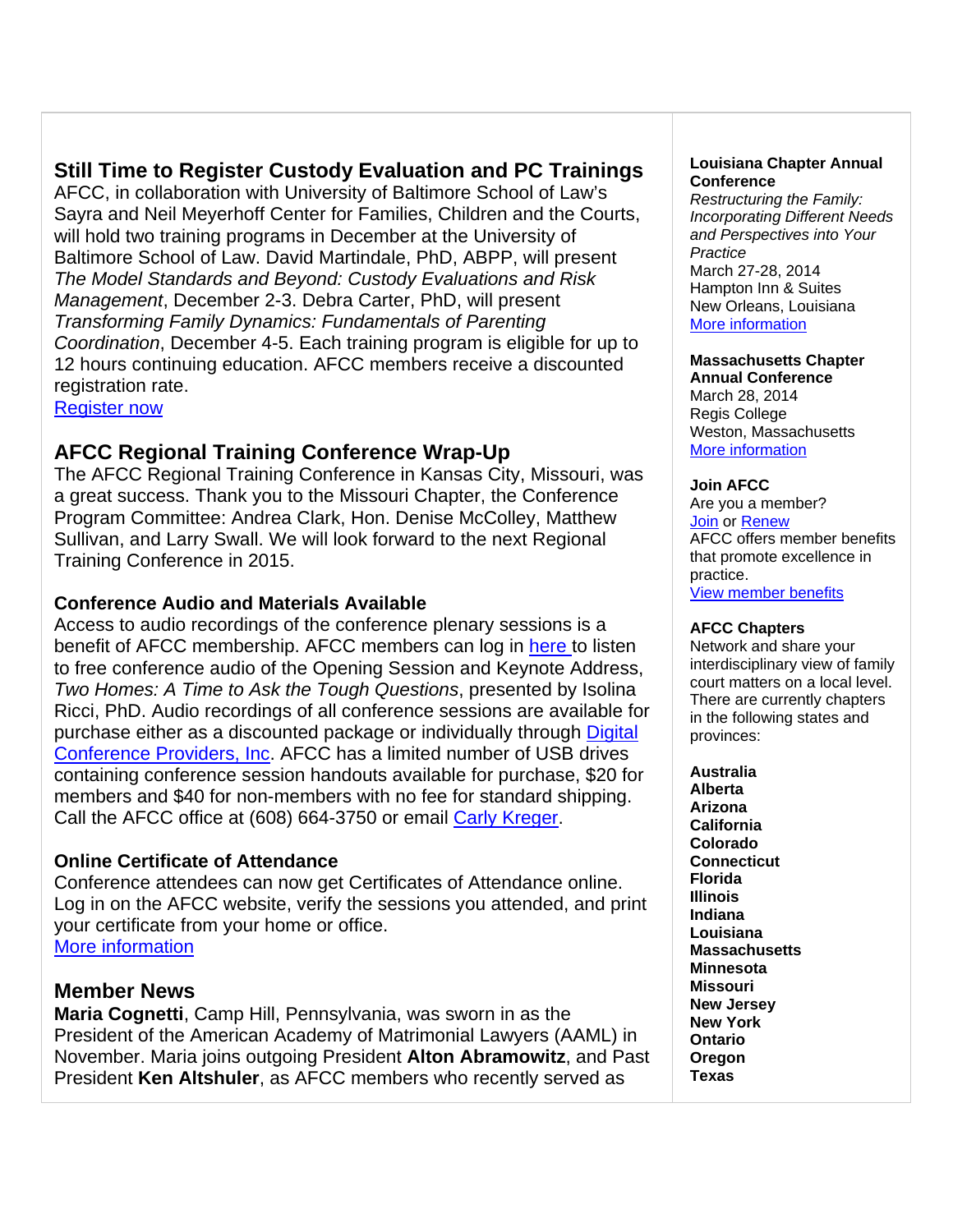# AAML President.

**Norma James**, Trinidad and Tobago, a friend and colleague passed away on November 5. She worked with the Family Court of Trinidad and Tobago and volunteered with Special Olympics and many other organizations. Norma was a dedicated member, promoting AFCC to colleagues , and was a frequent, welcomed presence at AFCC conferences. She will be greatly missed.

The newest book by **Isolina Ricci**, San Ramon, California, *The CoParenting Toolkit*, has been selected as a finalist in the Parenting and Family category of the 2013 USA Best Book Awards.

**Nancy Zalusky Berg**, **Lilo D. Kaiser**, **Tara L. Smith Ruesga**, and **Laura Sahr Schmit**, Minneapolis, Minnesota; **Esther Lenkinski**, Toronto, Ontario; and **Véronique Chauveau**, Paris, France; are contributors to a recently released book titled, Family Law Jurisdictional Comparisons, Second Edition 2013, published by European Lawyer/Thomson Reuters. The book is a volume in the European Lawyer Reference Series, expanding its second edition to cover eight United States jurisdictions and 37 countries.

# **Sesame Workshop Kits Free for AFCC Members**

Last year, AFCC partnered with Sesame Workshop on the *Little Children, Big Challenges: Divorce* project. Approximately 8,000 of the printed kits have been distributed to date. AFCC members (in the United States) are able to order free kits to share with their clients in increments of 50 and 100. Kits include a children's storybook, *A Two Hug Day*, a guide for parents and caregivers, and a Sesame Street DVD. The materials are also available digitally on the AFCC website. Sesame Workshop has also put together a kit for incarcerated parents and resources for military families.

# **Call for Nominations, AFCC Awards**

Nominate a colleague or a program for one of the following AFCC awards by March 15, 2014. Awards will be presented at the AFCC 51st Anniversary Conference. The John E. VanDuzer Distinguished Service Award recognizes outstanding contributions and/or achievements by AFCC members; the Stanley Cohen Research Award, sponsored by the Oregon Family Institute, recognizes outstanding research and/or achievements in the field of family and divorce; and the Irwin Cantor Innovative Program Award recognizes innovation in court-connected or court-related programs created by AFCC members.

#### **Washington Wisconsin**  Add an AFCC Chapter to your membership

**AFCC Networks**  New Zealand

#### **Ask the Experts** Is there a topic you would like

to see covered by an AFCC Ask the Experts piece? Email your suggestion

## **About AFCC eNEWS**

Readers are welcome to forward this e-newsletter to interested colleagues. All opinions expressed are those of the author and do not necessarily reflect those of AFCC.

### **Editor:**

Erin Sommerfeld editor@afccnet.org



**Unsubscribe**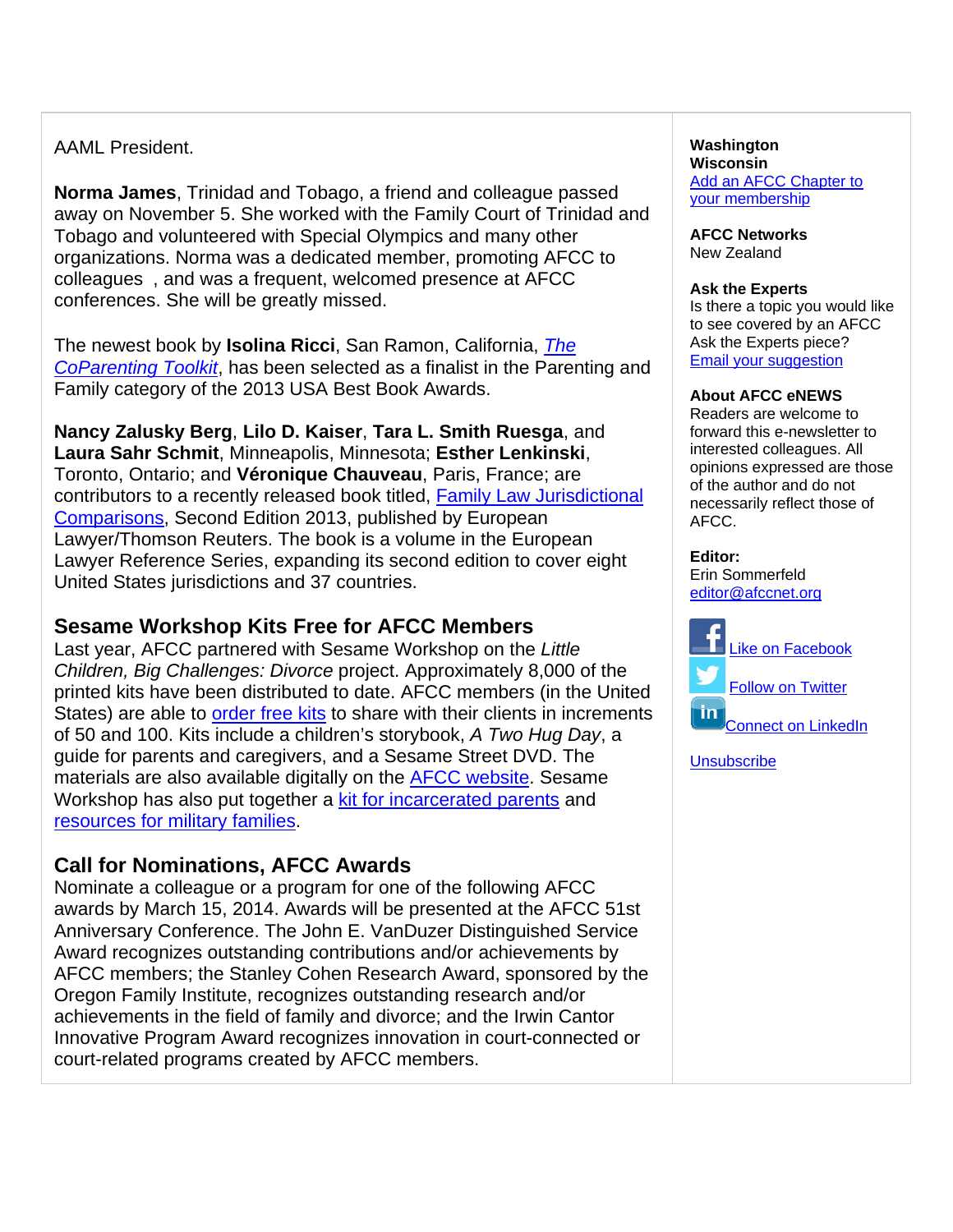## More information

## **Family Law in the News Is Divorce Contagious?**

## *By Rich Morin, courtesy of Pew Research*

As if married people don't have enough to worry about, a new study suggests that the divorce of a friend or close relative dramatically increases the chances that you too will divorce. Researchers found that study participants were 75% more likely to become divorced if a friend is divorced and 33% more likely to end their marriage if a friend of a friend is divorced.

Read more

## **Adultery Falls Behind Bad Behaviour as Leading Grounds for Divorce**

### *By Rebecca Smithers, courtesy of The Guardian*

Warring couples are only half as likely to cite adultery as the cause of a marriage breakdown than they were 40 years ago, but claims of unreasonable behaviour have rocketed, analysis of more than 5m divorce cases has shown. Co-operative Legal Services compared the grounds for divorce in the 70s, 80s, 90s and 2000s as well as the present day.

Read more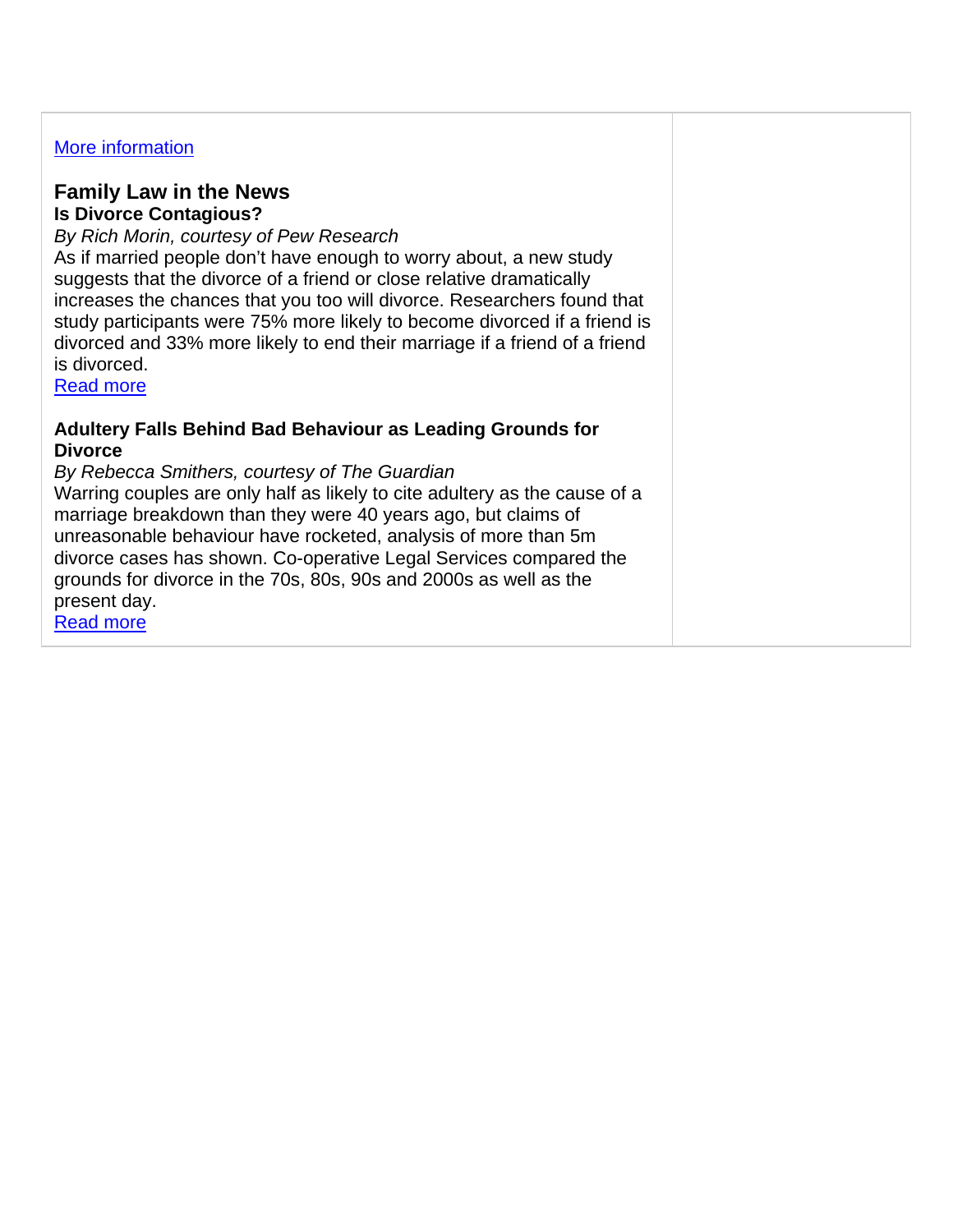

## **Child Protection Mediation—***Relatively Speaking*

*By Susan M. Storcel, JD, Chicago, Illinois* 

Most of us have them. Perhaps it's a cousin with whom you never connect, or an obnoxious uncle who embarrasses the family at every public function. It might be an aunt who rebuffs you because, in her eyes you just don't measure up to others in the family. Maybe it's a rival sibling or a parent with whom you had a falling-out that remains unresolved. We all handle these situations in different ways. I choose to keep my distance and be ostensibly polite on those rare occasions when we meet. You may have a different tactic. Our individual approaches seem to work for us because our lives are sufficiently separate from those of our estranged relatives. Now, imagine instead that your life was closely intertwined with that family member. Imagine that a relative from whom you are alienated has been granted possession and physical custody of something most dear to your heart. Now what do you do?

Many parents involved in child protection cases<sup>1</sup> find themselves in this very predicament. Children removed from their parents' care due to allegations of abuse, neglect or abandonment are often placed in Kinship Care by the state child welfare authority. That is to say, they are placed with maternal or paternal relatives or godparents. It has been argued, and research suggests, that children in state custody are best served by being placed with family members. But what if the relative is the grandmother who has figuratively disowned her daughter for disgracing the family with her drug use? What if the children are placed with their father who abandoned their mother for another woman, or with a paternal aunt who bears a long-standing grudge against the mother? Imagine how difficult, how painful this could be for the mother—a second blow following the removal of the children, salt in the wound. If the mother tries to fight the placement, she will likely be viewed as argumentative and combative by the attorneys and caseworkers who serve as the eyes and the ears of the court. And it is the court that will ultimately determine if and when the children are returned to her care and custody. On the other hand, if she passively submits, her visits with her children while they are in state care will likely be limited to the statutory minimum, which can be as little as one hour of supervised contact each week in a social service agency office.

Consider also how placement dilemmas such as these impact the children. Research shows that frequent, regular parent/child visits minimize the trauma of removal<sup>2</sup> and promote timely reunification.<sup>3</sup> Generally, children placed with relatives enjoy more frequent and informal visits with their parents in the caregiver's home, or at family celebrations such as birthday parties and holiday gatherings. However, when a parent's relationship with the relative caregiver is strained or non-existent, social workers with large caseloads are often charged with supervising visits. As a result, visits are typically shorter, they occur less often, and they take place in an uncomfortable office environment or crowded public venue. Additionally, even very young children are able to detect and can become anxious about animosity that exists between the adults in their lives.<sup>4</sup> Due to this increased anxiety, children might begin to exhibit disruptive or manipulative behavior before, during, or after visits, which may also reflect poorly on the parent. If tensions between the parent and caregiver persist and continue to interfere with increased, quality visits between the parent and children, and if the children continue to be distraught over the conflict, the professionals might determine that reunification is no longer in the childrens' best interest, and recommend to the court that parental rights be involuntarily terminated.

Families involved in these types of disputes should be referred to child protection mediation (CPM) as soon as possible after the child protection case is opened. CPM is a collaborative problem solving process involving an impartial and neutral person who facilitates constructive negotiation and